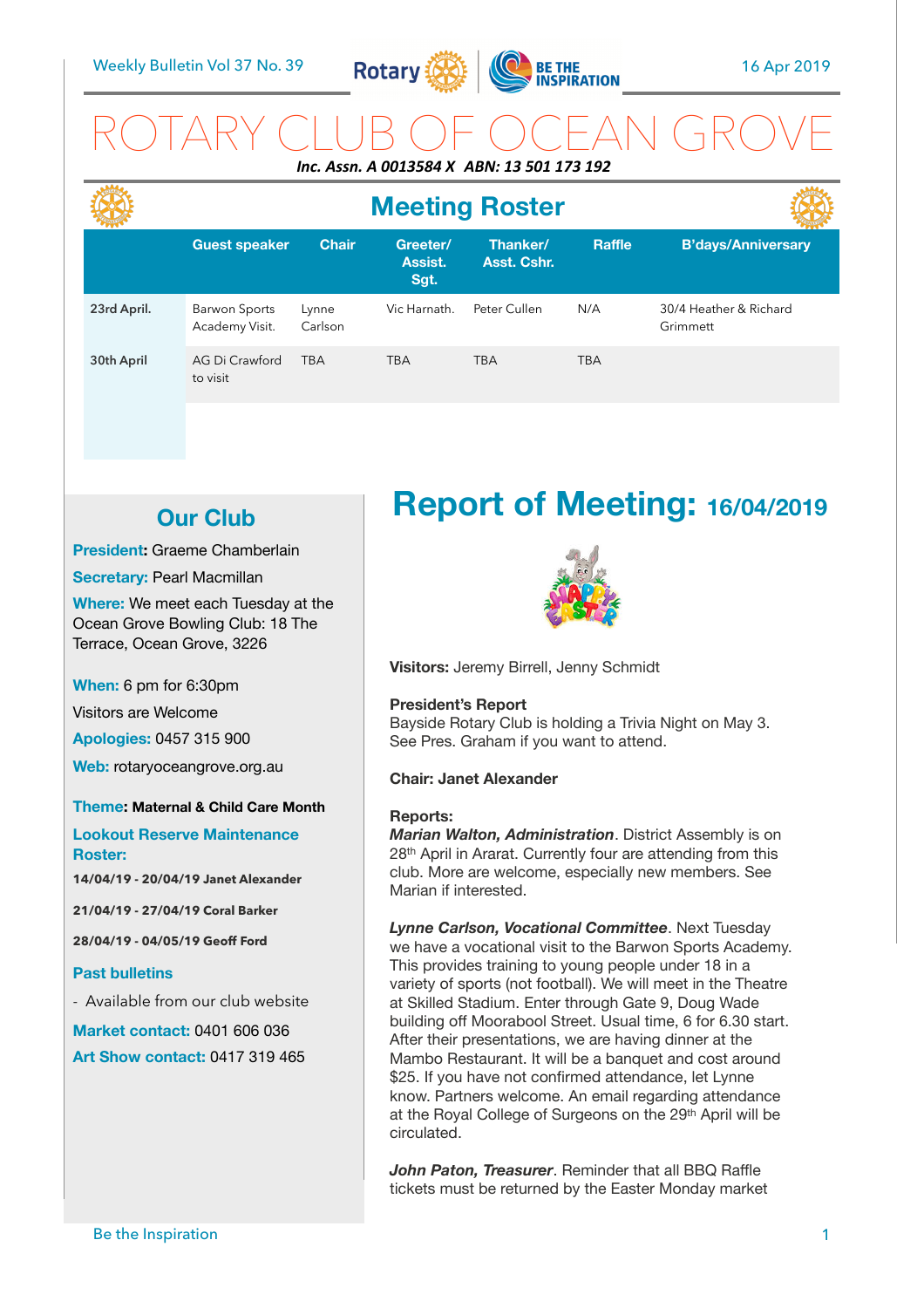## Members: Coming Events:

• 25 Apr ANZAC Day Breakfast.

• 21 May Allied Health Services.

## Saying of the week …..

Anyone can give up, it's the easiest thing in the world to do. But to hold it together when everyone else would understand if you fell apart, that's true strength.

### Humour ……

Doctor: "Did you take those pills I gave you to improve your memory?" Patient: "What pills?"

Are you an organ donor? No, but I once gave an old piano to the salvation army.

### Links ……

[Rotary International:](https://www.rotary.org) [www.rotary.org](http://www.rotary.org) 

[Rotary District 9780:](http://rotary9780.org) [www.rotary9780.org](http://www.rotary9780.org)  [Footy Tipping](http://www.footytips.com.au) [www.footytips.com.au](http://www.footytips.com.au)

## Please remember:

• APOLOGIES ARE NECESSARY! IF YOU ARE UNABLE TO ATTEND A MEETING. THOSE WHO DO NOT CONFORM WILL BE SENT A BILL, AS THE CLUB HAS TO PAY IF NO APOLOGY IS REGISTERED.

*Gordon King, Foundation*. Reminder that he has forms for the Centurion program available.

*Adrian Schmidt, Easter Monday Market*. 90 sites are booked. All positions have been filled except Noel still needs a helper for the Corn Toss. Please consider. This raises around \$50 each time for the club.

*Alex McGee, Footy Tips*. Winners this week were Geoff Chandler and Graeme Chamberlain; each with five so both will get a prize. There are six people on the top of the competition, but they all have only 19 winners out of 36. Those on the bottom of the list have 14 winners so the competition is still very open. Please pay immediately if you have not yet done so.

**Guest Speaker, Dr Bernie Jenner**, past head of Paediatrics at Barwon Health, and founder of Hope Bereavement Care, Geelong in 1985.

Dr Jenner paid respect to the traditional custodians of this land and to their leaders past and present.

Bernie was one of four children. His father was a holocaust survivor, who came to Australia in the aftermath of World War II. The rest of his family were murdered during the war. Bernie considers his father the driving force in his life. He taught him the values of respect, inclusion, caring, to be non-judgemental, and to give back to the community. Bernie believes the mark of a successful society is looking after its most vulnerable. He aims to use his skills in conjunction with others to leave the world a better place. His passions are Health, Disability and Bereavement.

Bernie was born in Melbourne. He trained in medicine and was drawn to paediatrics. He worked in North Melbourne and Sydney before coming to Geelong to set up a practice. He was Head of Paediatrics at Geelong Hospital, now retired. In his early practice, he saw the lack of resources and support for families with children with disabilities. He organised a series of services through Gateway Support Services, which now has 500 staff covering the Barwon, Western Victorian region and western Melbourne.

In these early days, cot death was common as were early childhood infectious diseases, which caused many deaths prior to vaccination becoming common. There was no infrastructure to support these families, who had to rely on their own family or the neighbourhood. This left many without support. The Sudden Infant Death Support (SIDS) Foundation began 'Red Nose' day. Bernie approached them for help to fund a counsellor and set up an organisation in the Barwon, which resulted in Hope Bereavement Care. This supports those grieving for a child in the 0 to 18 age group and has now expanded to support those grieving for an adult and grieve after suicide. It provides counsellors, support groups for family members